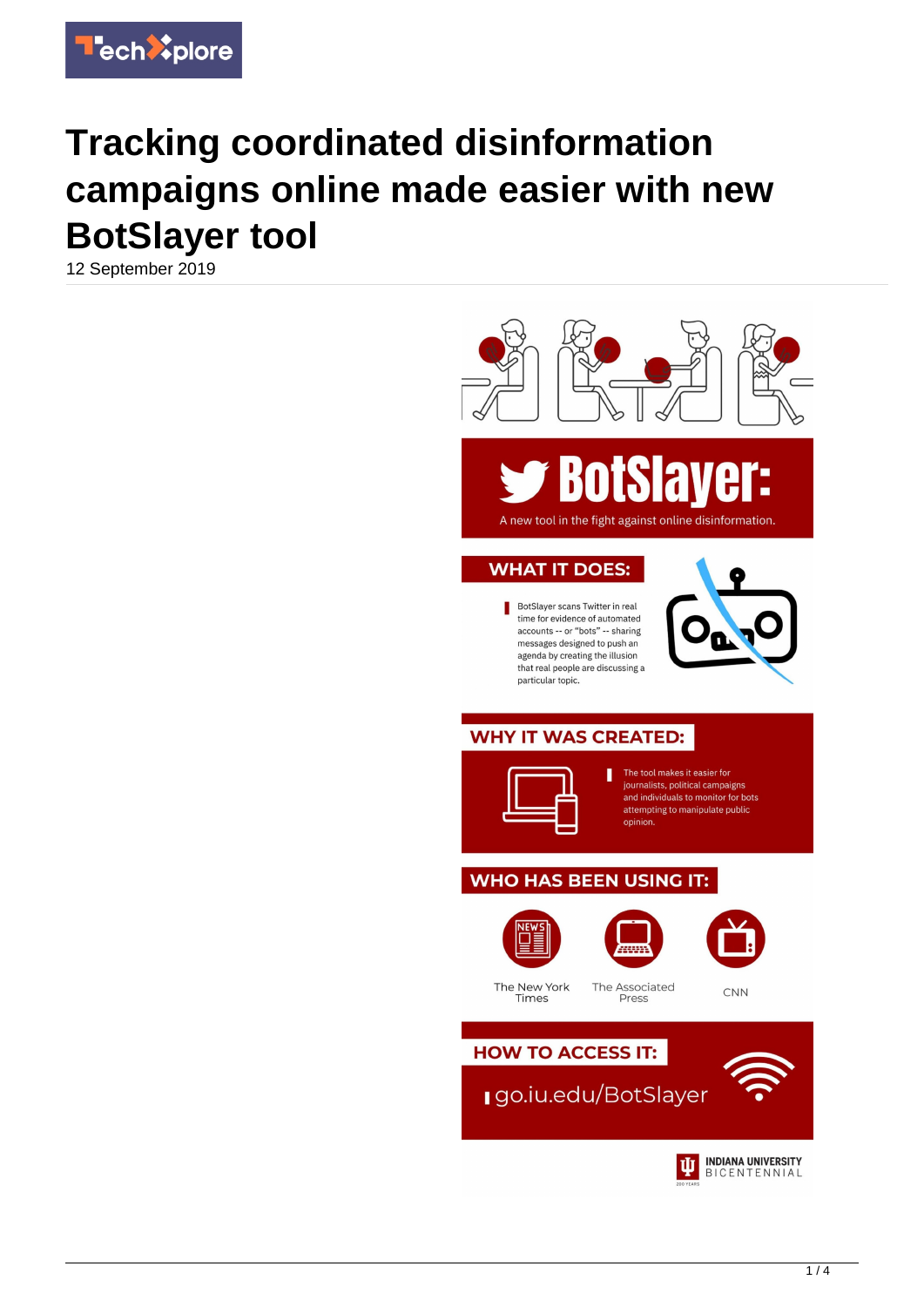

An infographic about BotSlayer Credit: Indiana University

Indiana University's Observatory on Social Media has launched a new tool in the fight against online disinformation: BotSlayer.

The software, which is free and open to the public, scans [social media](https://techxplore.com/tags/social+media/) in real time to detect evidence of automated Twitter accounts—or "bots"—pushing messages in a coordinated manner, an increasingly common practice to manipulate [public opinion](https://techxplore.com/tags/public+opinion/) by creating the false impression that many people are talking about a particular subject. The method is also known as "astroturfing" because it mimics the appearance of legitimate grassroots political activity.

By leveraging the observatory's expertise and technological infrastructure, BotSlayer gives groups and individuals of any political affiliation the power to detect coordinated disinformation campaigns in real time—without any prior knowledge of these campaigns. The software's development was supported by a gift from Craig Newmark Philanthropies.

"We developed BotSlayer to make it easier for journalists and political campaigns to monitor potential new disinformation campaigns that attempt to manipulate public opinion using bots," said Filippo Menczer, a professor in the IU School of Informatics, Computing and Engineering and director of the Observatory on Social Media. "If there is a suspicious spike in traffic around some specific topic, BotSlayer allows you to spot it very quickly so you can investigate the content and its promoters and, if there appears to be abuse of the platform, report it or communicate to your followers about it."



 $\frac{m}{\epsilon}$  $\begin{array}{l} \displaystyle \frac{\sqrt{2} \; \cos \theta}{\sqrt{2} \; \sin \theta} \\[0.2cm] \displaystyle \frac{\sqrt{2} \; \cos \theta}{\sqrt{2} \; \sin \theta} \end{array}$  $Embed$ Export - CS

The upper image from BotSlayer shows a group of bots retweeting two impostor accounts to promote a cryptocurrency, a common "pump-and-dump" scheme used to artificially boost the currency's value. The lower image shows a visualization of this activity in Hoaxy. Credit: Indiana University Observatory on Social Media

The use of deceptive bots to sway public opinion is a growing issue in politics in the U.S. and internationally, added Menczer, who is also a part of a group of researchers who found prevalent use of bots in the runup to the 2016 U.S. [presidential](https://techxplore.com/tags/presidential+election/) [election](https://techxplore.com/tags/presidential+election/). Other bot campaigns have sought to influence votes related to the U.K. Brexit movement and elections in France, Germany and Italy.

During the runup to the midterm elections in 2018, for example, the Democratic Congressional Campaign Committee used publicly available tools created by the observatory to report over 10,000 bots spreading voter suppression messages to Twitter, which shut down the accounts. The tools used to inform the report were Botometer, which uses an algorithm to assign a score to Twitter accounts based upon the likelihood they're automated, and Hoaxy, which lets individuals search and visualize the spread of specific topics on Twitter in real time. Botometer is one of the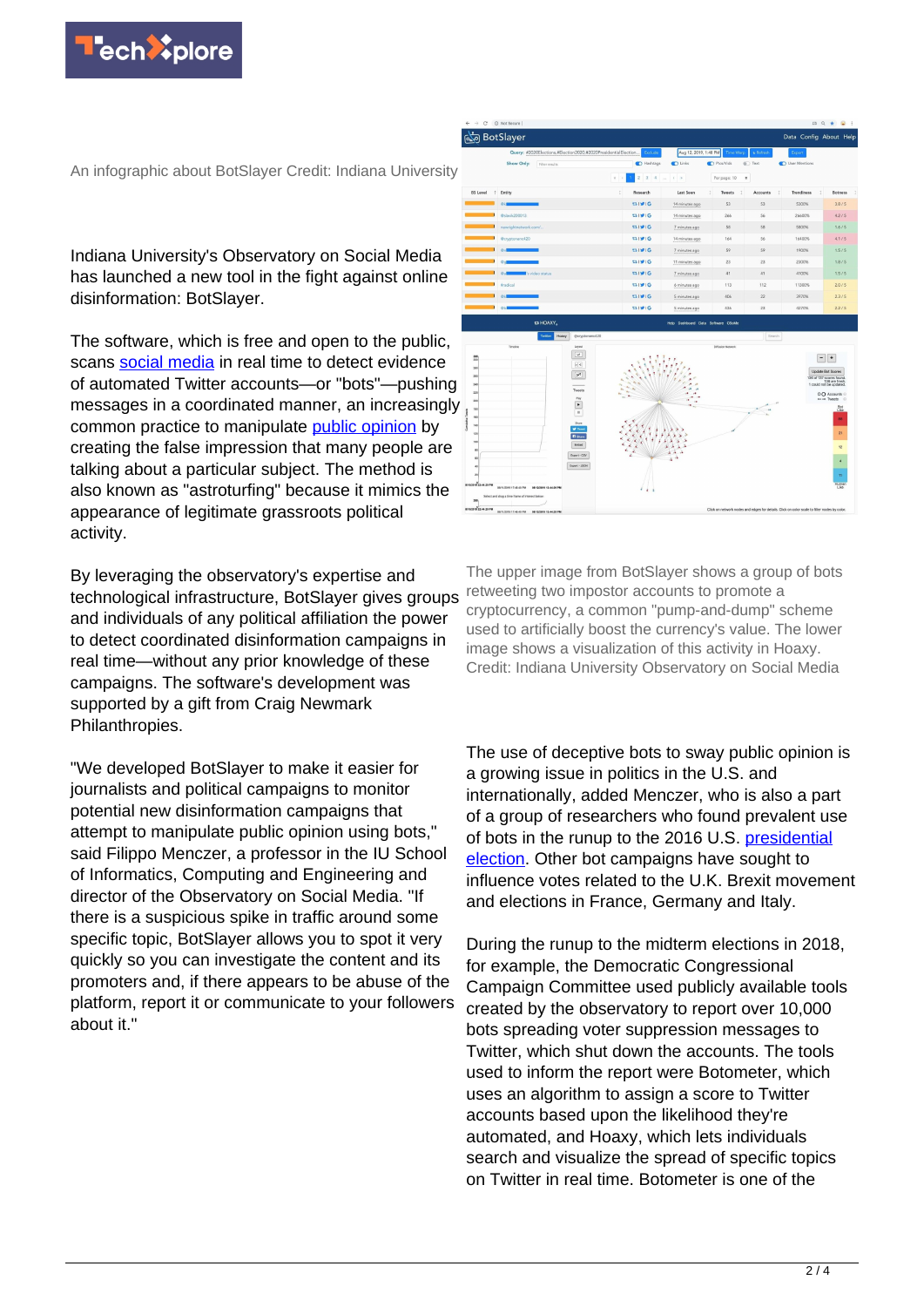

observatory's most popular tools, currently receiving how a particular topic is spreading over time. A bot over 100,000 queries per day.

BotSlayer, which combines technology from Hoaxy and Botometer, was created in part based on feedback from political and [news organizations](https://techxplore.com/tags/news+organizations/) asking to make the observatory's tools faster, more powerful and more [user-friendly](https://techxplore.com/tags/user-friendly/). These organizations include The Associated Press, The New York Times and CNN.

The system uses an "anomaly detection algorithm" to quickly report trending activity whose sudden surge is likely driven by bots, Menczer said.



Filippo Menczer is the director of the Indiana University Observatory on Social Media. Credit: Indiana University

For example, BotSlayer could be used during a presidential debate to not only instantly detect when a candidate's username or related hashtags are trending, but also automatically assign a "bot score" to indicate whether the surge appears related to bot activity. In business, BotSlayer could help organizations protect against reputational threats that rely on automated accounts to amplify messages. In journalism, the tool could be used to monitor against manipulation of reporting on trending topics, or warn the public against disinformation attacks.

In addition to detecting trends, BotSlayer can instantly generate a "network map" that illustrates

score is also assigned to each user in the network, providing an easy way to see the most influential accounts—real or fake—in the conversation. Each trending "entity"—a hashtag; a user handle; an image, video, gif or meme; or a keyword or phrase—is also assigned a percentage to indicate how quickly it's surging. A percentage of 5,000 indicates a 50-fold increase in mentions in the past four hours, for example.

To use BotSlayer, users can download the software through an online form and follow simple instructions to install it in the cloud or on their own server. This process can be performed in a few clicks, and at no cost. It lets users personalize their use of the tool and protects privacy. The system is accessed through a web dashboard integrated with the observatory's other tools.

## **What they're saying**

"BotSlayer has the potential to be a very powerful new [tool](https://techxplore.com/tags/tool/) in our global battle against misinformation and disinformation. During the 2018 elections, we used an earlier version of BotSlayer to identify and ultimately take down malicious accounts throughout the general election. It was very effective and easy to use. This cutting-edge work by IU's Observatory on Social Media is an extraordinary public service and very welcome. My hope is that actors in democracies throughout the world take advantage of it as we did for the last election here in the U.S."—Simon Rosenberg, a Democratic strategist and senior advisor to the DCCC during the 2017-18 election cycle.

Provided by Indiana University